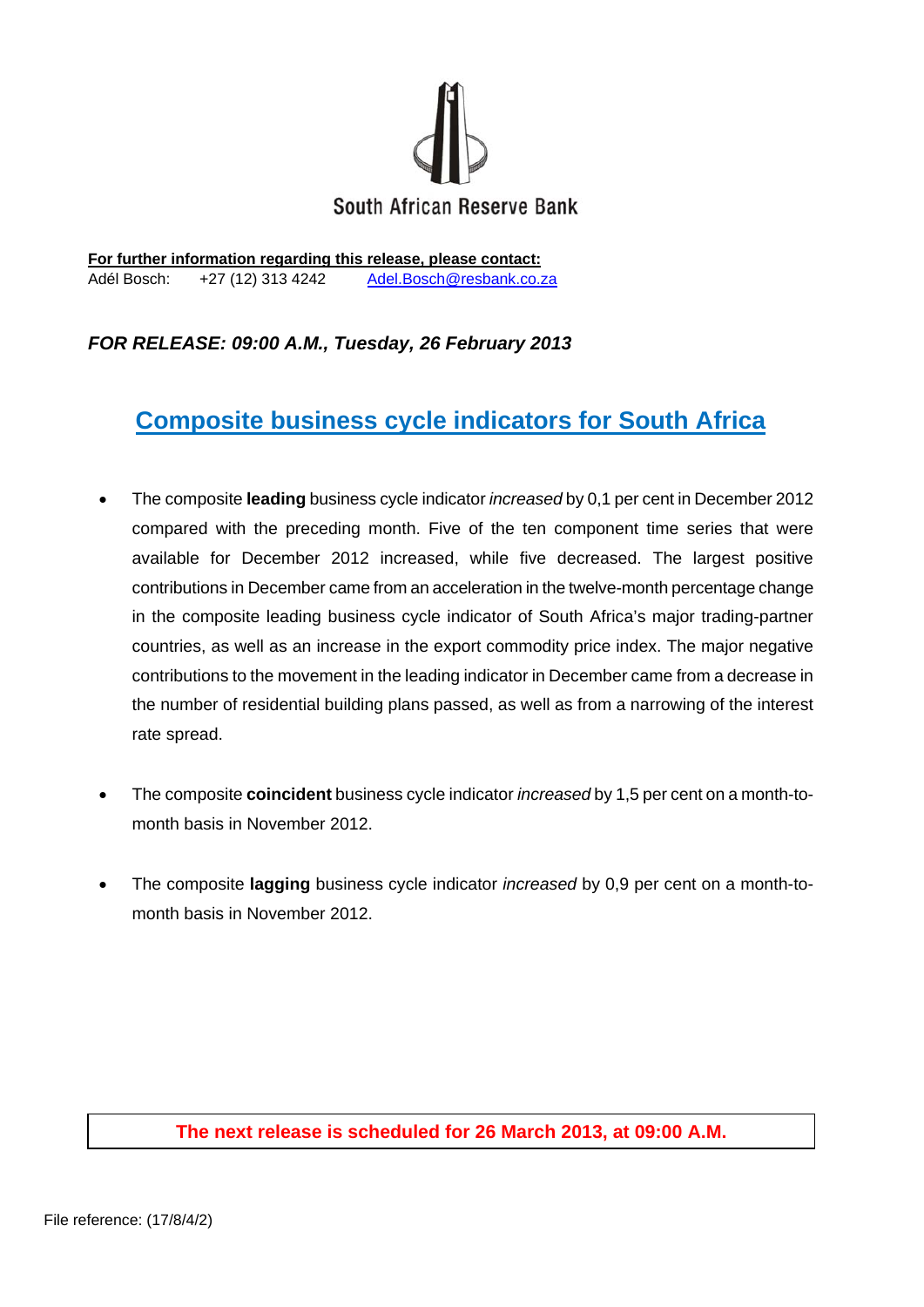

**Composite coincident business cycle indicator Composite coincident business cycle indicator**



**Composite lagging business cycle indicator Composite lagging business cycle indicator**